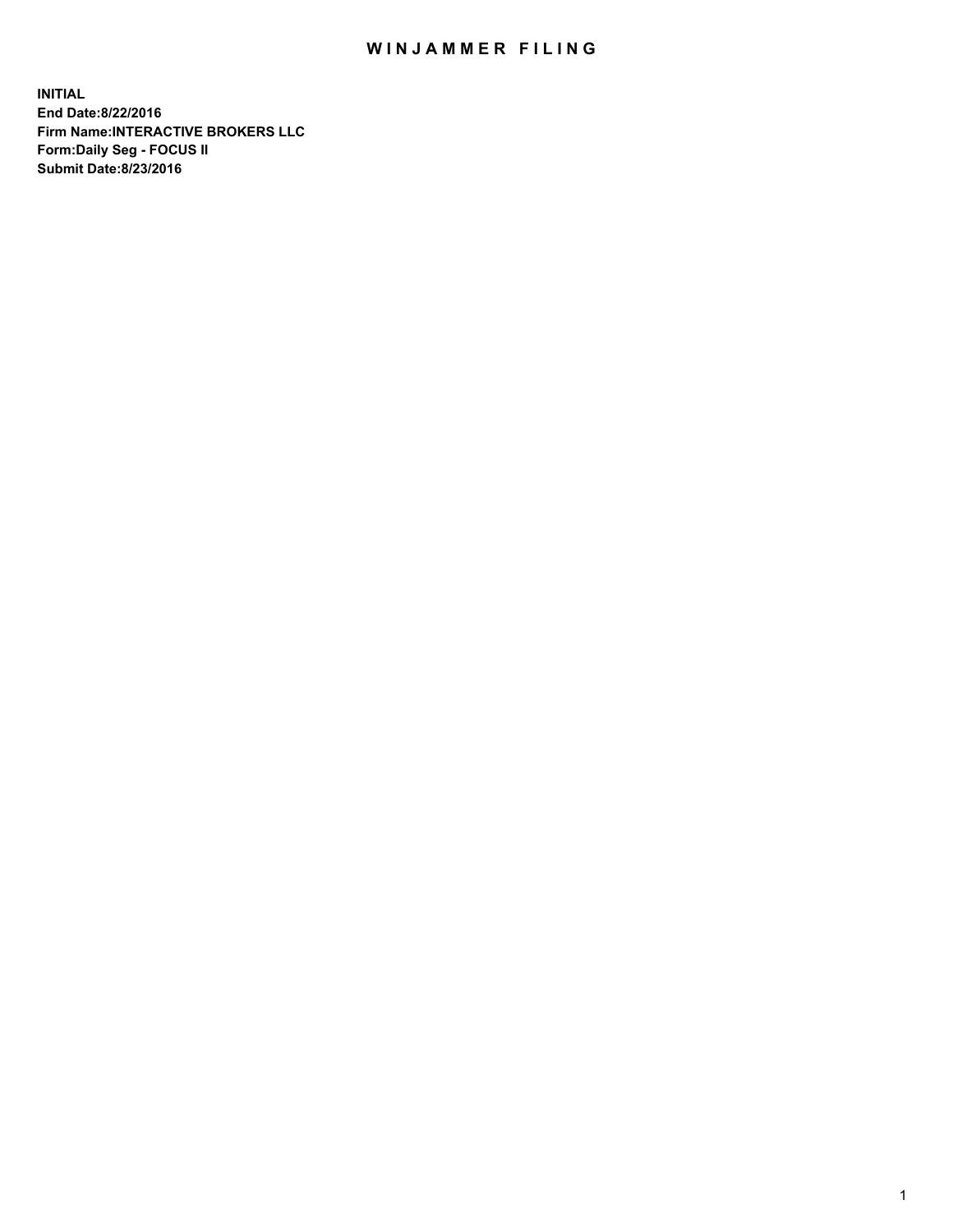## **INITIAL End Date:8/22/2016 Firm Name:INTERACTIVE BROKERS LLC Form:Daily Seg - FOCUS II Submit Date:8/23/2016 Daily Segregation - Cover Page**

| Name of Company<br><b>Contact Name</b><br><b>Contact Phone Number</b><br><b>Contact Email Address</b>                                                                                                                                                                                                                          | <b>INTERACTIVE BROKERS LLC</b><br>James Menicucci<br>203-618-8085<br>jmenicucci@interactivebrokers.c<br>om |
|--------------------------------------------------------------------------------------------------------------------------------------------------------------------------------------------------------------------------------------------------------------------------------------------------------------------------------|------------------------------------------------------------------------------------------------------------|
| FCM's Customer Segregated Funds Residual Interest Target (choose one):<br>a. Minimum dollar amount: ; or<br>b. Minimum percentage of customer segregated funds required:%; or<br>c. Dollar amount range between: and; or<br>d. Percentage range of customer segregated funds required between:% and%.                          | $\overline{\mathbf{0}}$<br>0<br>155,000,000 245,000,000<br>0 <sub>0</sub>                                  |
| FCM's Customer Secured Amount Funds Residual Interest Target (choose one):<br>a. Minimum dollar amount: ; or<br>b. Minimum percentage of customer secured funds required:%; or<br>c. Dollar amount range between: and; or<br>d. Percentage range of customer secured funds required between:% and%.                            | $\overline{\mathbf{0}}$<br>$\overline{\mathbf{0}}$<br>80,000,000 120,000,000<br>00                         |
| FCM's Cleared Swaps Customer Collateral Residual Interest Target (choose one):<br>a. Minimum dollar amount: ; or<br>b. Minimum percentage of cleared swaps customer collateral required:% ; or<br>c. Dollar amount range between: and; or<br>d. Percentage range of cleared swaps customer collateral required between:% and%. | $\overline{\mathbf{0}}$<br>$\overline{\mathbf{0}}$<br>0 <sub>0</sub><br><u>00</u>                          |

Attach supporting documents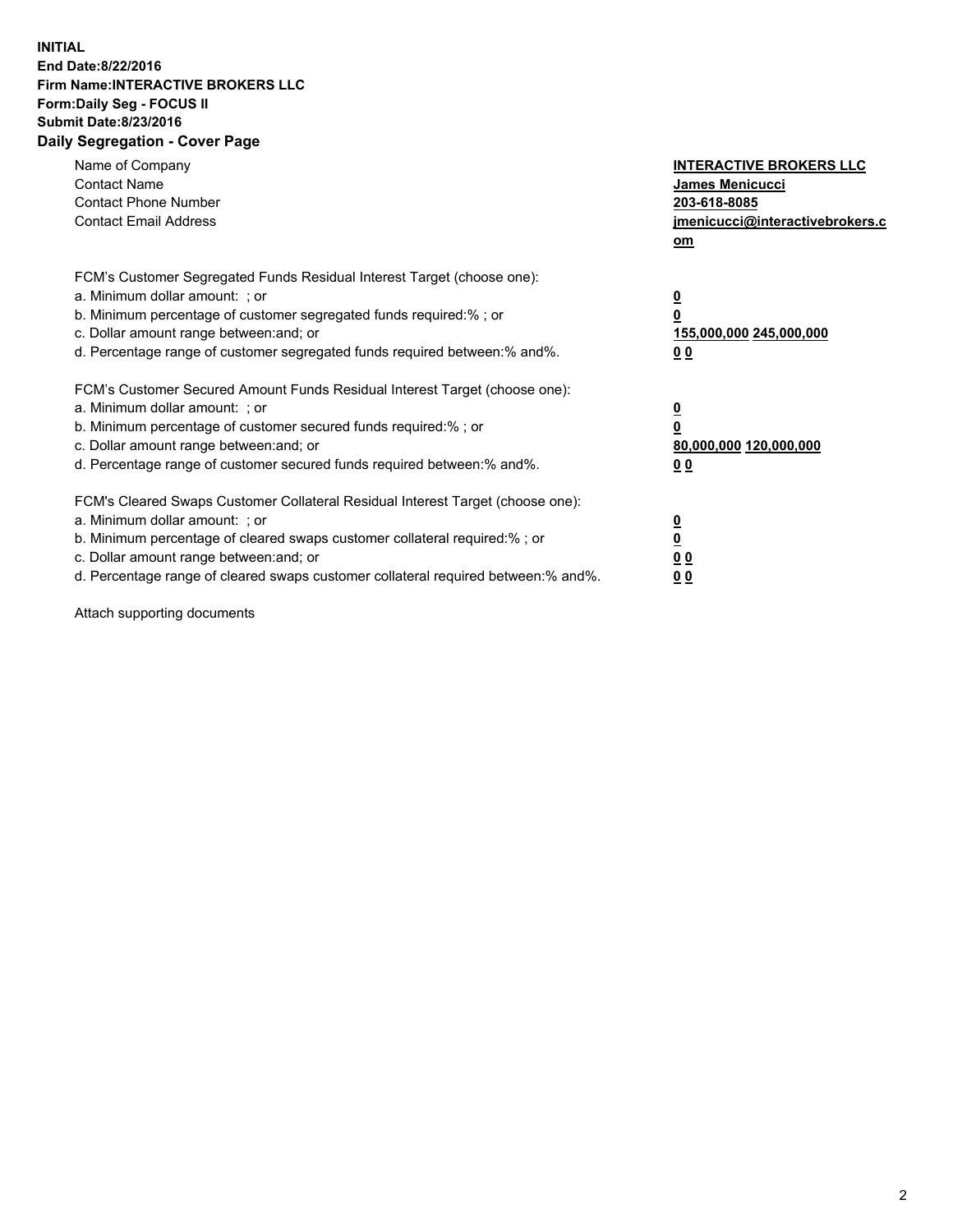## **INITIAL End Date:8/22/2016 Firm Name:INTERACTIVE BROKERS LLC Form:Daily Seg - FOCUS II Submit Date:8/23/2016 Daily Segregation - Secured Amounts**

|     | Daily Jegregation - Jeculed Aniounts                                                                       |                                  |
|-----|------------------------------------------------------------------------------------------------------------|----------------------------------|
|     | Foreign Futures and Foreign Options Secured Amounts                                                        |                                  |
|     | Amount required to be set aside pursuant to law, rule or regulation of a foreign                           | $0$ [7305]                       |
|     | government or a rule of a self-regulatory organization authorized thereunder                               |                                  |
| 1.  | Net ledger balance - Foreign Futures and Foreign Option Trading - All Customers                            |                                  |
|     | A. Cash                                                                                                    | 349,641,754 [7315]               |
|     | B. Securities (at market)                                                                                  | 0 [7317]                         |
| 2.  | Net unrealized profit (loss) in open futures contracts traded on a foreign board of trade                  | 20,891,637 [7325]                |
| 3.  | Exchange traded options                                                                                    |                                  |
|     | a. Market value of open option contracts purchased on a foreign board of trade                             | <b>389,122</b> [7335]            |
|     | b. Market value of open contracts granted (sold) on a foreign board of trade                               | 47,239 [7337]                    |
| 4.  | Net equity (deficit) (add lines 1.2. and 3.)                                                               | 370,875,274 [7345]               |
| 5.  | Account liquidating to a deficit and account with a debit balances - gross amount                          | 59,201 [7351]                    |
|     | Less: amount offset by customer owned securities                                                           | 0 [7352] 59,201 [7354]           |
| 6.  | Amount required to be set aside as the secured amount - Net Liquidating Equity                             | 370,934,475 [7355]               |
|     | Method (add lines 4 and 5)                                                                                 |                                  |
| 7.  | Greater of amount required to be set aside pursuant to foreign jurisdiction (above) or line                | 370,934,475 [7360]               |
|     | 6.                                                                                                         |                                  |
|     | FUNDS DEPOSITED IN SEPARATE REGULATION 30.7 ACCOUNTS                                                       |                                  |
| 1.  | Cash in banks                                                                                              |                                  |
|     | A. Banks located in the United States                                                                      | 1,700,000 [7500]                 |
|     | B. Other banks qualified under Regulation 30.7                                                             | 0 [7520] 1,700,000 [7530]        |
| 2.  | Securities                                                                                                 |                                  |
|     | A. In safekeeping with banks located in the United States                                                  | 417,939,960 [7540]               |
|     | B. In safekeeping with other banks qualified under Regulation 30.7                                         | 0 [7560] 417,939,960 [7570]      |
| 3.  | Equities with registered futures commission merchants                                                      |                                  |
|     | A. Cash                                                                                                    | $0$ [7580]                       |
|     | <b>B.</b> Securities                                                                                       | $0$ [7590]                       |
|     | C. Unrealized gain (loss) on open futures contracts                                                        | $0$ [7600]                       |
|     | D. Value of long option contracts                                                                          | $0$ [7610]                       |
|     | E. Value of short option contracts                                                                         | 0 [7615] 0 [7620]                |
| 4.  | Amounts held by clearing organizations of foreign boards of trade                                          |                                  |
|     | A. Cash                                                                                                    | $0$ [7640]                       |
|     | <b>B.</b> Securities                                                                                       | $0$ [7650]                       |
|     | C. Amount due to (from) clearing organization - daily variation                                            | $0$ [7660]                       |
|     | D. Value of long option contracts                                                                          | $0$ [7670]                       |
|     | E. Value of short option contracts                                                                         | 0 [7675] 0 [7680]                |
| 5.  | Amounts held by members of foreign boards of trade                                                         |                                  |
|     | A. Cash                                                                                                    | 75,309,785 [7700]                |
|     | <b>B.</b> Securities                                                                                       | $0$ [7710]                       |
|     | C. Unrealized gain (loss) on open futures contracts                                                        | 1,912,191 [7720]                 |
|     | D. Value of long option contracts                                                                          | 389,107 [7730]                   |
|     | E. Value of short option contracts                                                                         | -47,237 [7735] 77,563,846 [7740] |
| 6.  | Amounts with other depositories designated by a foreign board of trade                                     | 0 [7760]                         |
| 7.  | Segregated funds on hand                                                                                   | $0$ [7765]                       |
| 8.  | Total funds in separate section 30.7 accounts                                                              | 497,203,806 [7770]               |
| 9.  | Excess (deficiency) Set Aside for Secured Amount (subtract line 7 Secured Statement<br>Page 1 from Line 8) | 126,269,331 [7380]               |
| 10. | Management Target Amount for Excess funds in separate section 30.7 accounts                                | 80,000,000 [7780]                |
| 11. | Excess (deficiency) funds in separate 30.7 accounts over (under) Management Target                         | 46,269,331 [7785]                |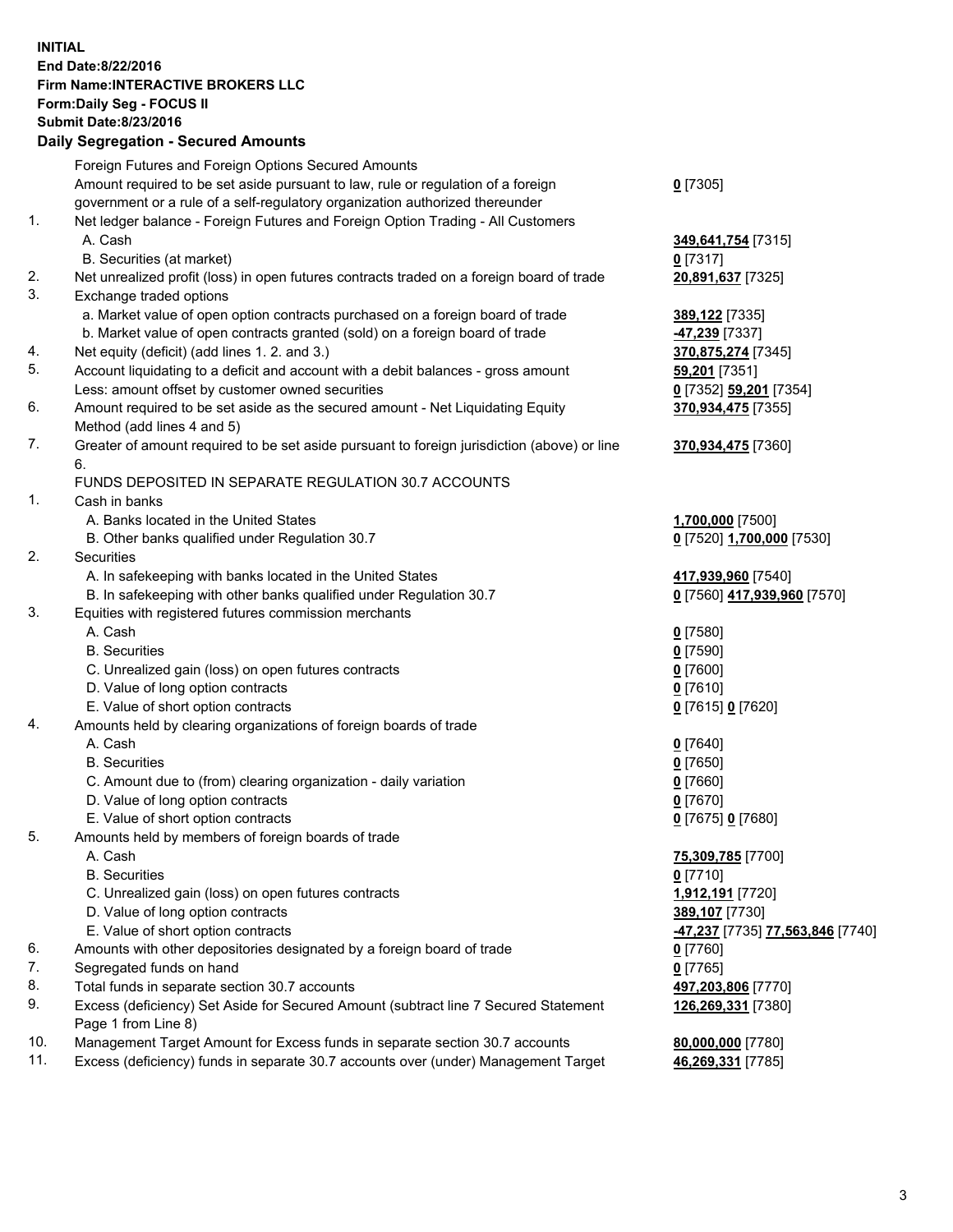**INITIAL End Date:8/22/2016 Firm Name:INTERACTIVE BROKERS LLC Form:Daily Seg - FOCUS II Submit Date:8/23/2016 Daily Segregation - Segregation Statement** SEGREGATION REQUIREMENTS(Section 4d(2) of the CEAct) 1. Net ledger balance A. Cash **3,074,718,463** [7010] B. Securities (at market) **0** [7020] 2. Net unrealized profit (loss) in open futures contracts traded on a contract market **-141,436,721** [7030] 3. Exchange traded options A. Add market value of open option contracts purchased on a contract market **130,090,260** [7032] B. Deduct market value of open option contracts granted (sold) on a contract market **-192,568,784** [7033] 4. Net equity (deficit) (add lines 1, 2 and 3) **2,870,803,218** [7040] 5. Accounts liquidating to a deficit and accounts with debit balances - gross amount **59,788** [7045] Less: amount offset by customer securities **0** [7047] **59,788** [7050] 6. Amount required to be segregated (add lines 4 and 5) **2,870,863,006** [7060] FUNDS IN SEGREGATED ACCOUNTS 7. Deposited in segregated funds bank accounts A. Cash **102,273,489** [7070] B. Securities representing investments of customers' funds (at market) **1,851,811,920** [7080] C. Securities held for particular customers or option customers in lieu of cash (at market) **0** [7090] 8. Margins on deposit with derivatives clearing organizations of contract markets A. Cash **31,534,107** [7100] B. Securities representing investments of customers' funds (at market) **1,175,490,783** [7110] C. Securities held for particular customers or option customers in lieu of cash (at market) **0** [7120] 9. Net settlement from (to) derivatives clearing organizations of contract markets **-11,214,869** [7130] 10. Exchange traded options A. Value of open long option contracts **130,086,936** [7132] B. Value of open short option contracts **-192,565,480** [7133] 11. Net equities with other FCMs A. Net liquidating equity **0** [7140] B. Securities representing investments of customers' funds (at market) **0** [7160] C. Securities held for particular customers or option customers in lieu of cash (at market) **0** [7170] 12. Segregated funds on hand **0** [7150] 13. Total amount in segregation (add lines 7 through 12) **3,087,416,886** [7180] 14. Excess (deficiency) funds in segregation (subtract line 6 from line 13) **216,553,880** [7190] 15. Management Target Amount for Excess funds in segregation **155,000,000** [7194] 16. Excess (deficiency) funds in segregation over (under) Management Target Amount **61,553,880** [7198]

Excess